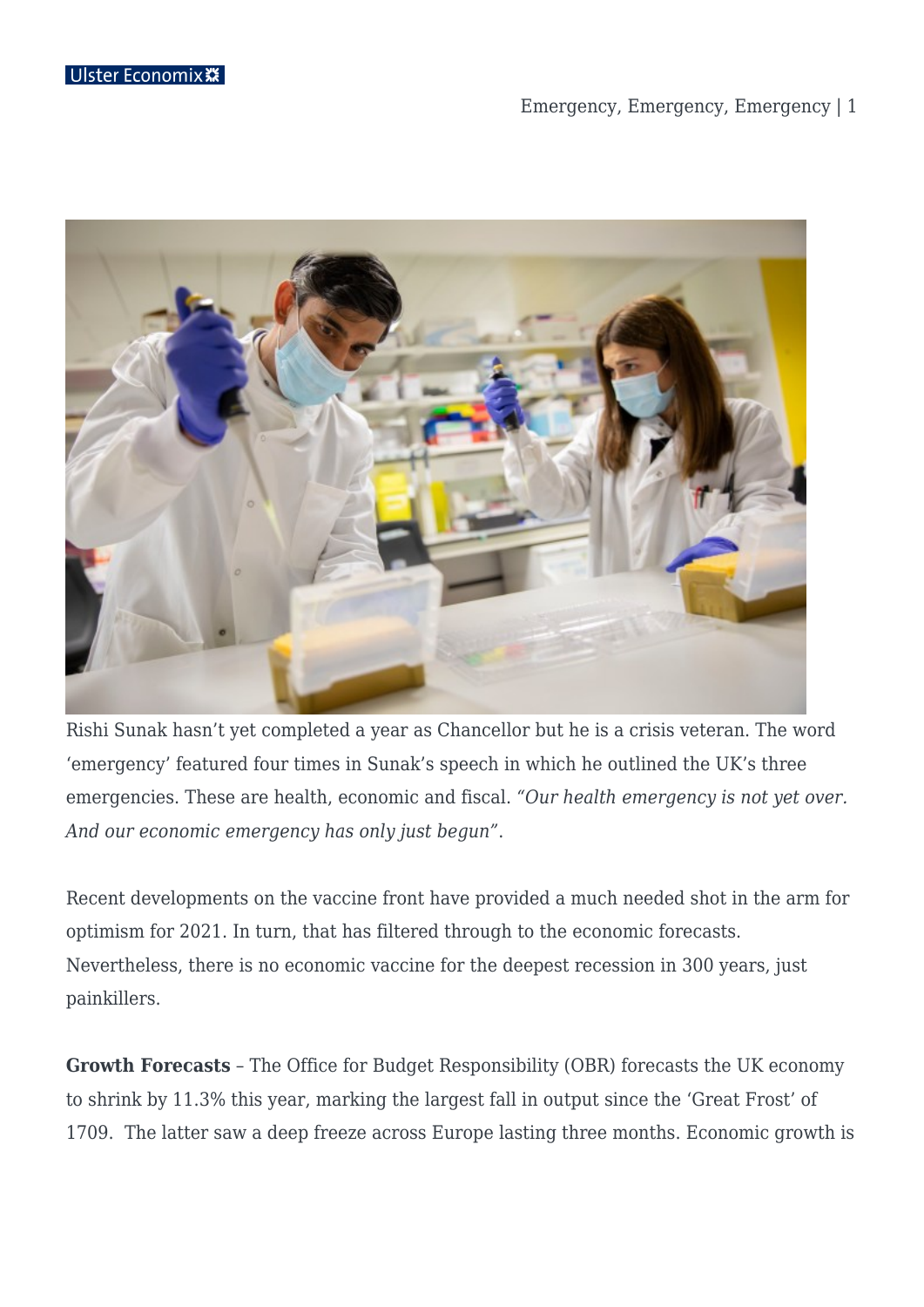then expected to pick-up to 5.5% in 2021 and accelerate to 6.6% in 2022. If these growth rates are realised, UK economic output won't return to pre-pandemic levels until the fourth quarter of 2022. It is noted that these forecasts assume a smooth transition to a free-trade agreement with the EU next year. Northern Ireland went into recession ahead of the UK with the economy expected to contract by more than 12% in 2020. This would be the steepest decline in Northern Ireland's history. As with the last recession, the recovery is expected to be slower and weaker than the UK. The Northern Ireland economy is not expected to return to 2019 levels until 2025 or potentially even later.

**Fiscal outlook –** The pressure on the UK public finances is well known. Tax receipts are £57bn lower than last year and spending is a whopping £281bn higher. This has led to a deficit of £394bn, or 19% of GDP, for 2019/20 which represents the highest since 1944/45. Meanwhile the overall stock of debt has hit 105% of GDP and is set to breach £2.8 trillion by 2025/26. That is an increase of £1 trillion since 2019/20. This contextualises the fiscal challenges that lie ahead but are seldom mentioned. Interestingly, the Chancellor referred to the "domestic fiscal emergency" that the UK is now in and used that as justification for some modest spending cuts. These included temporarily reducing the share of national income spent on overseas aid from 0.7% to 0.5%. A measure that led the Archbishop of Canterbury to take to Twitter and tweet "shameful and wrong". A public sector pay "pause" (freeze) was also announced with exemptions for NHS staff and those workers earning less than £24,000 per year. Public sector pay is a devolved matter and if Northern Ireland is to deviate from a public sector pay freeze it will have to find the resources itself. Meanwhile the National Living Wage will be increased by 2% from next April. This is particularly important for Northern Ireland given that it has the highest proportion of low paid jobs of any UK region.

**This is not a budget!** It should be remembered that today's event was a spending review for a single year not a formal budget. As a result, taxation was off the menu but will likely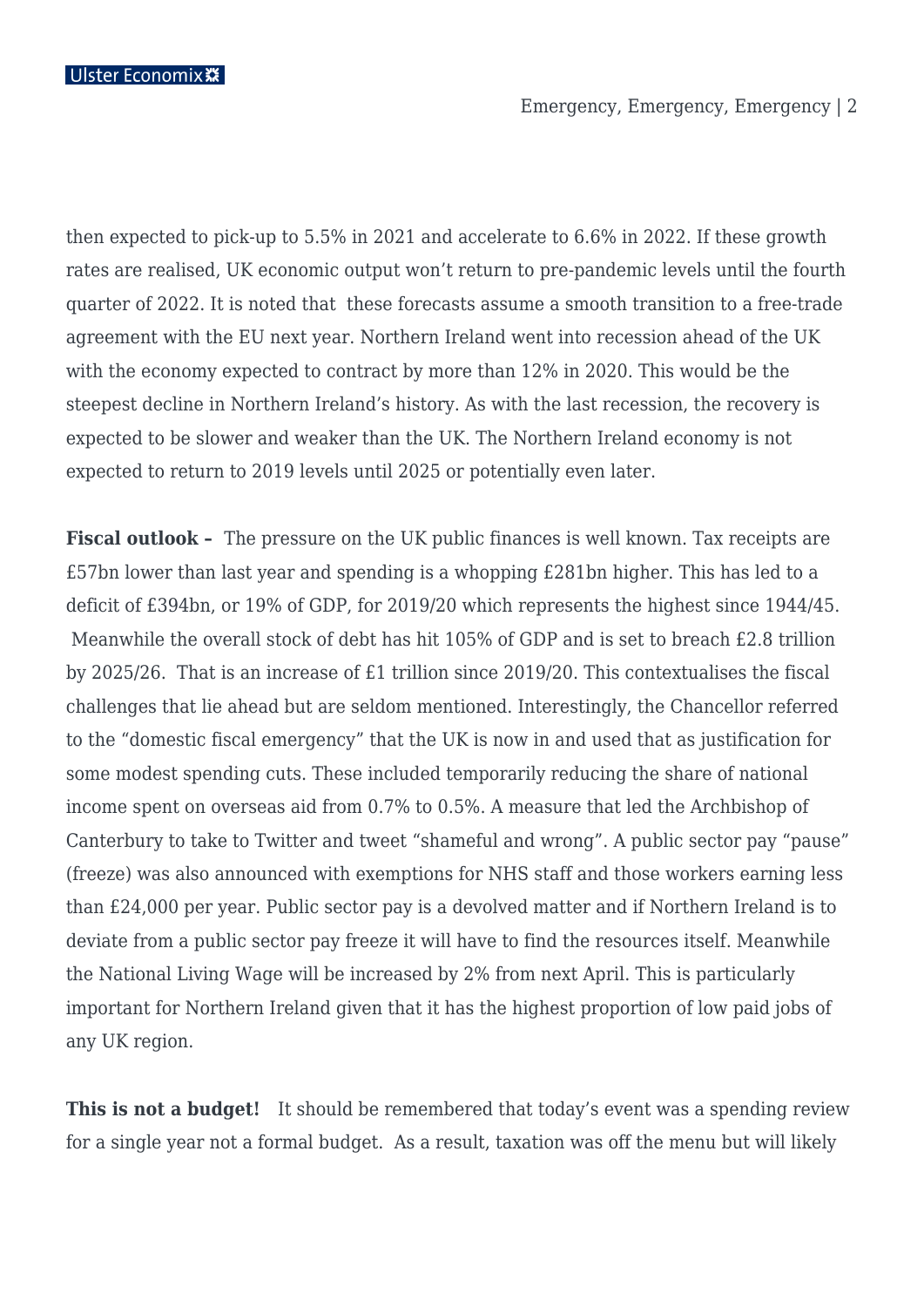feature in a spring budget next year. Furthermore, the majority of planned expenditure increases / budgets were already known before today. Health, Education and Defence already had their budgets set.



**Austerity paused?** While there was a swathe of positive spending announcements covering infrastructure, for example, fiscal challenges are lurking in the background. The OBR highlights that the Chancellor plans to cut day-to-day public spending by £12.9bn in 2024/25 with £3.3bn of cuts on capital spending. We have been told that austerity is over but has it just been put on the back burner? The Northern Ireland Executive is set to receive an additional £920m for public services in 2021/22. £540m of this is linked to pandemic spending and £380m for core departmental spending. Despite these gains total departmental spending will fall marginally year-on-year. This is due to a series of one-off payments boosting Stormont's budget in recent years. While Stormont has been spending unprecedented amounts of public money during the pandemic budgetary pressures in the horizon loom large. Northern Ireland like other parts of the UK don't have multi-year spending plans beyond the next financial year. There may be light at the end of the tunnel